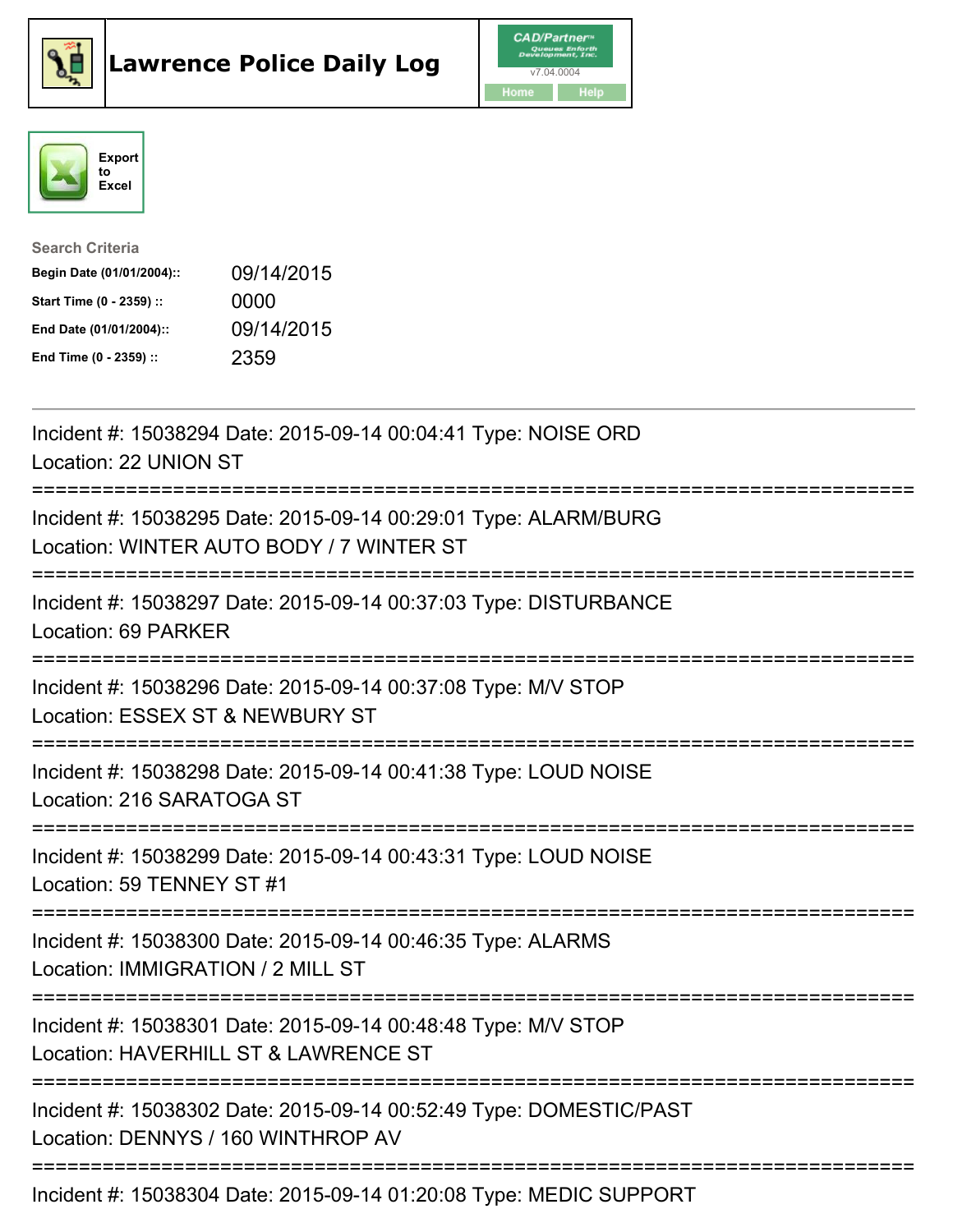| Location: 14 EXETER ST FL 1                                                                                                                               |
|-----------------------------------------------------------------------------------------------------------------------------------------------------------|
| Incident #: 15038303 Date: 2015-09-14 01:20:30 Type: AUTO ACC/NO PI<br>Location: 329 BROADWAY                                                             |
| Incident #: 15038305 Date: 2015-09-14 01:21:29 Type: PROWLER<br>Location: 39 FOSTER ST FL 1<br>:==================                                        |
| Incident #: 15038306 Date: 2015-09-14 01:36:53 Type: M/V STOP<br>Location: ESSEX ST & MILL ST                                                             |
| Incident #: 15038307 Date: 2015-09-14 01:44:02 Type: TOW/REPOSSED<br>Location: 34 PARKER ST                                                               |
| :==================================<br>Incident #: 15038308 Date: 2015-09-14 01:52:06 Type: M/V STOP<br>Location: CORNISH ST & MONTGOMERY ST              |
| Incident #: 15038309 Date: 2015-09-14 02:00:06 Type: M/V STOP<br>Location: APPLETON ST & METHUEN ST                                                       |
| =======================<br>===========================<br>Incident #: 15038310 Date: 2015-09-14 02:03:18 Type: M/V STOP<br>Location: BROADWAY & COMMON ST |
| Incident #: 15038311 Date: 2015-09-14 02:05:16 Type: M/V STOP<br>Location: CANAL ST & MARSTON ST                                                          |
| Incident #: 15038312 Date: 2015-09-14 02:18:23 Type: ALARM OF FIRE<br>Location: 448 HAMPSHIRE ST                                                          |
| Incident #: 15038313 Date: 2015-09-14 02:19:13 Type: M/V STOP<br>Location: ISLAND ST & UNION ST                                                           |
| Incident #: 15038314 Date: 2015-09-14 03:02:26 Type: ALARMS<br>Location: IGLESIA BATISTA BIBLICA / 3 GREEN ST                                             |
| Incident #: 15038315 Date: 2015-09-14 03:04:26 Type: M/V STOP<br>Location: ERVING AV & JACKSON ST                                                         |
| Incident #: 15038316 Date: 2015-09-14 03:21:50 Type: M/V STOP<br>Location: FRANKLIN ST & GREEN ST                                                         |
|                                                                                                                                                           |

Incident #: 15038317 Date: 2015-09-14 03:22:49 Type: M/V STOP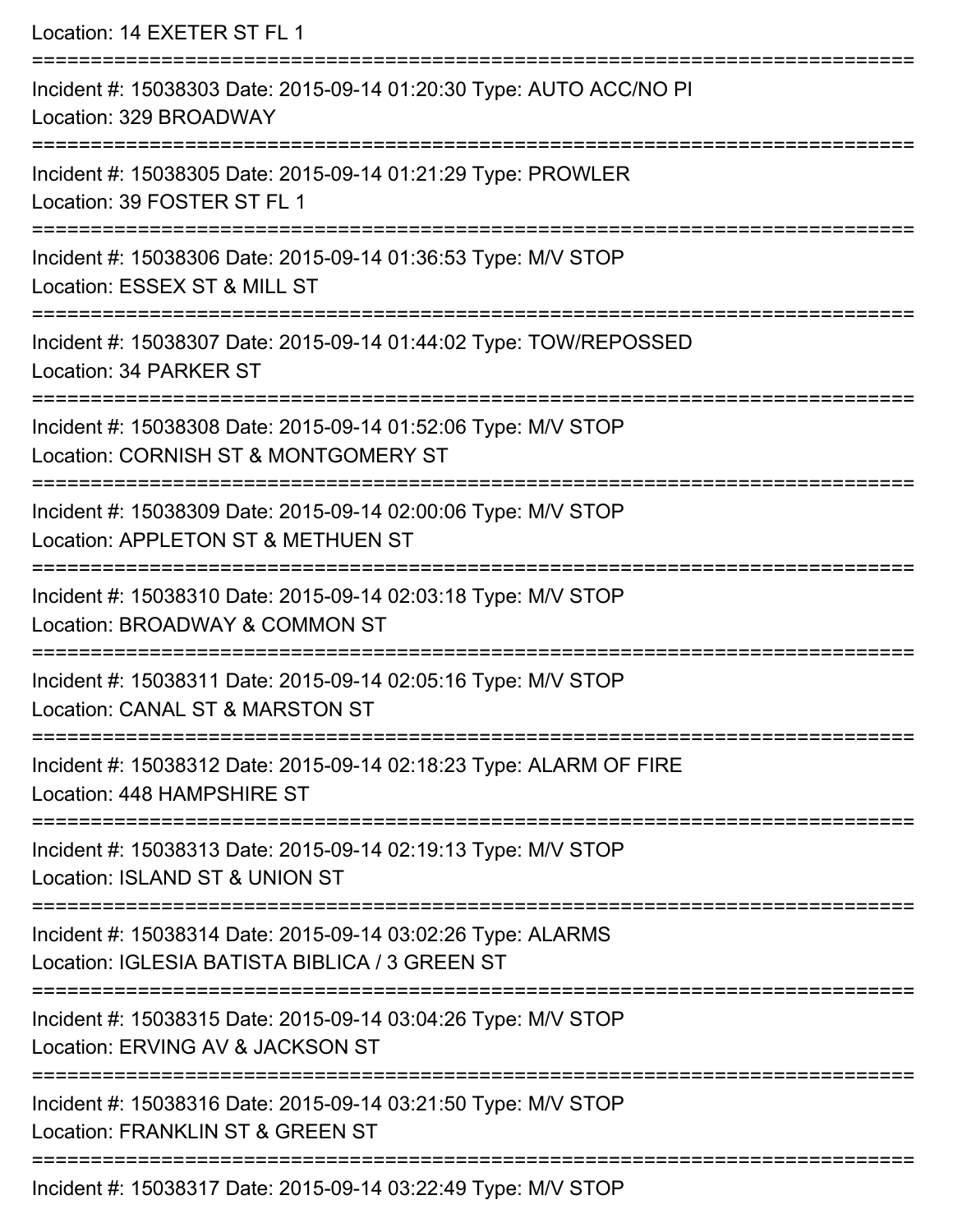| Incident #: 15038318 Date: 2015-09-14 03:33:54 Type: M/V STOP<br>Location: BROADWAY & VALLEY ST       |
|-------------------------------------------------------------------------------------------------------|
| Incident #: 15038319 Date: 2015-09-14 03:38:14 Type: M/V STOP<br>Location: ISLAND ST & UNION ST       |
| Incident #: 15038320 Date: 2015-09-14 03:48:51 Type: SUS PERS/MV<br>Location: AMES ST & HAVERHILL ST  |
| Incident #: 15038321 Date: 2015-09-14 04:43:18 Type: MEDIC SUPPORT<br>Location: 28 SUMMER ST FL 3     |
| Incident #: 15038322 Date: 2015-09-14 05:33:40 Type: MEDIC SUPPORT<br>Location: 98 CROSS ST           |
| Incident #: 15038323 Date: 2015-09-14 07:01:52 Type: PARK & WALK<br>Location: BROADWAY & COMMON ST    |
| Incident #: 15038324 Date: 2015-09-14 07:25:05 Type: M/V STOP<br>Location: ESSEX ST & UNION ST        |
| Incident #: 15038325 Date: 2015-09-14 07:26:34 Type: SUS PERS/MV<br>Location: E HAVERHILL ST & OAK ST |
| Incident #: 15038326 Date: 2015-09-14 07:28:44 Type: DISTURBANCE<br><b>Location: 2 FERGUSON ST</b>    |
| Incident #: 15038327 Date: 2015-09-14 07:37:02 Type: M/V STOP<br>Location: LAWRENCE ST & OAK ST       |
| Incident #: 15038328 Date: 2015-09-14 07:40:52 Type: M/V STOP<br>Location: S BROADWAY & SHATTUCK ST   |
| Incident #: 15038329 Date: 2015-09-14 08:05:18 Type: M/V STOP<br>Location: HAMPSHIRE ST & VALLEY ST   |
| Incident #: 15038330 Date: 2015-09-14 08:08:00 Type: M/V STOP<br>Location: ANDOVER ST & S BROADWAY    |
| Incident #: 15038331 Date: 2015-09-14 08:12:34 Type: MEDIC SUPPORT                                    |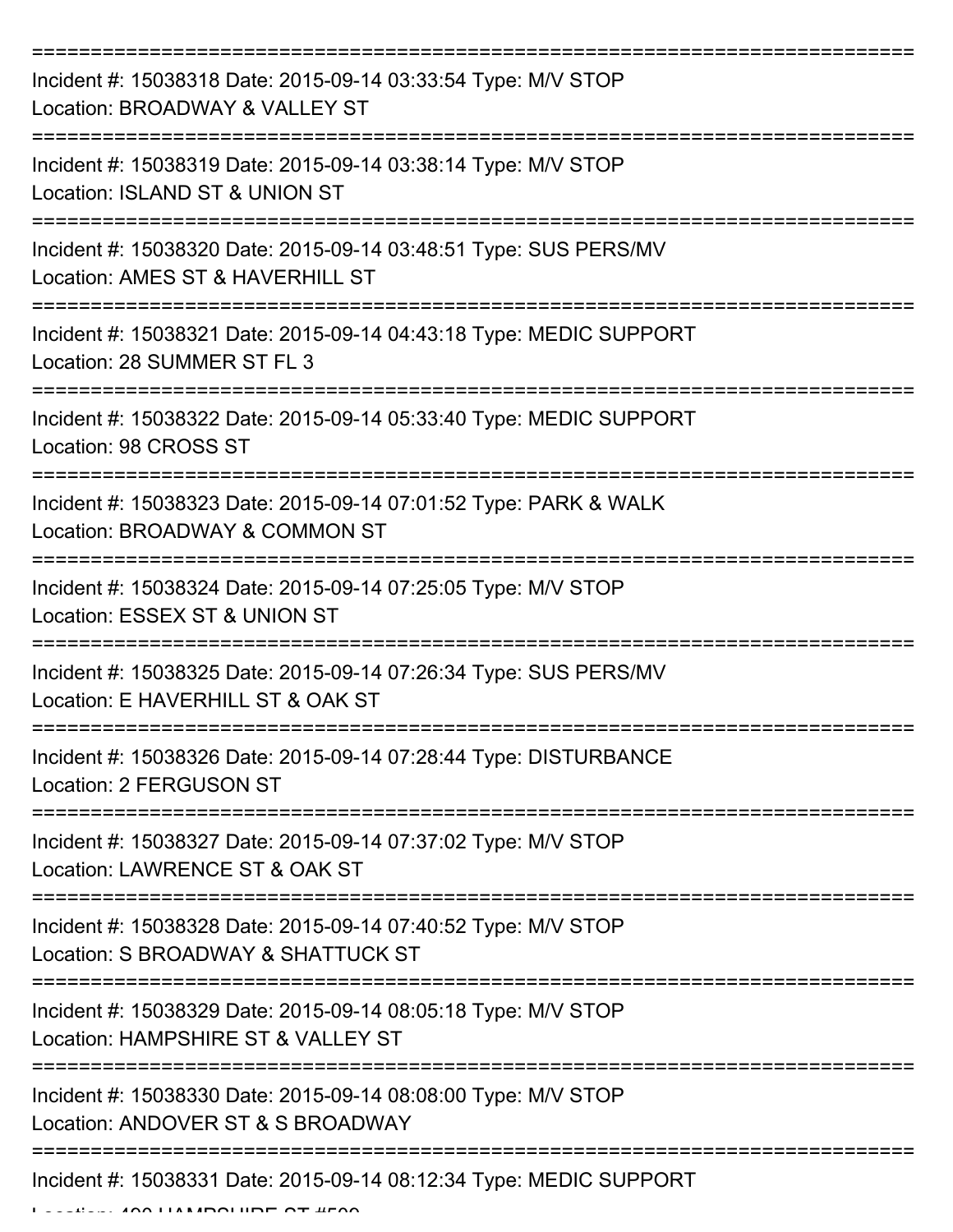| Incident #: 15038332 Date: 2015-09-14 08:20:17 Type: M/V STOP<br>Location: BRADFORD ST & BROADWAY              |
|----------------------------------------------------------------------------------------------------------------|
| Incident #: 15038333 Date: 2015-09-14 08:31:14 Type: AUTO ACC/PI<br><b>Location: 9 SUMMER ST</b>               |
| Incident #: 15038334 Date: 2015-09-14 08:43:11 Type: GENERAL SERV<br>Location: ANDOVER ST & S UNION ST         |
| Incident #: 15038335 Date: 2015-09-14 09:08:45 Type: ALARM/BURG<br>Location: BROTHER'S PIZZA / 145 LAWRENCE ST |
| Incident #: 15038336 Date: 2015-09-14 09:24:48 Type: INVESTIGATION<br>Location: 70 N PARISH RD                 |
| Incident #: 15038337 Date: 2015-09-14 09:40:50 Type: ALARM/BURG<br>Location: BROTHERS PIZZA / 145 LAWRENCE ST  |
| Incident #: 15038338 Date: 2015-09-14 09:41:55 Type: ALARM/BURG<br>Location: 43 SHAW ST                        |
| Incident #: 15038339 Date: 2015-09-14 09:49:26 Type: TOW OF M/V<br><b>Location: MELROSE TER</b>                |
| Incident #: 15038340 Date: 2015-09-14 09:52:54 Type: MEDIC SUPPORT<br>Location: 99 WILLOW ST FL 2              |
| Incident #: 15038341 Date: 2015-09-14 10:02:13 Type: INVESTIGATION<br>Location: 70 N PARISH RD                 |
| Incident #: 15038344 Date: 2015-09-14 10:06:26 Type: TOW OF M/V<br>Location: ELIZABETH ST & LOWELL ST          |
| Incident #: 15038343 Date: 2015-09-14 10:07:41 Type: NOTIFICATION<br>Location: 15 BRADFORD ST #1REAR           |
| Incident #: 15038342 Date: 2015-09-14 10:08:16 Type: TOW OF M/V<br>Location: ELIZABETH ST                      |
| Incident #: 15038345 Date: 2015-09-14 10:10:17 Type: 911 HANG UP                                               |

Location: 160 WINTHDOD AV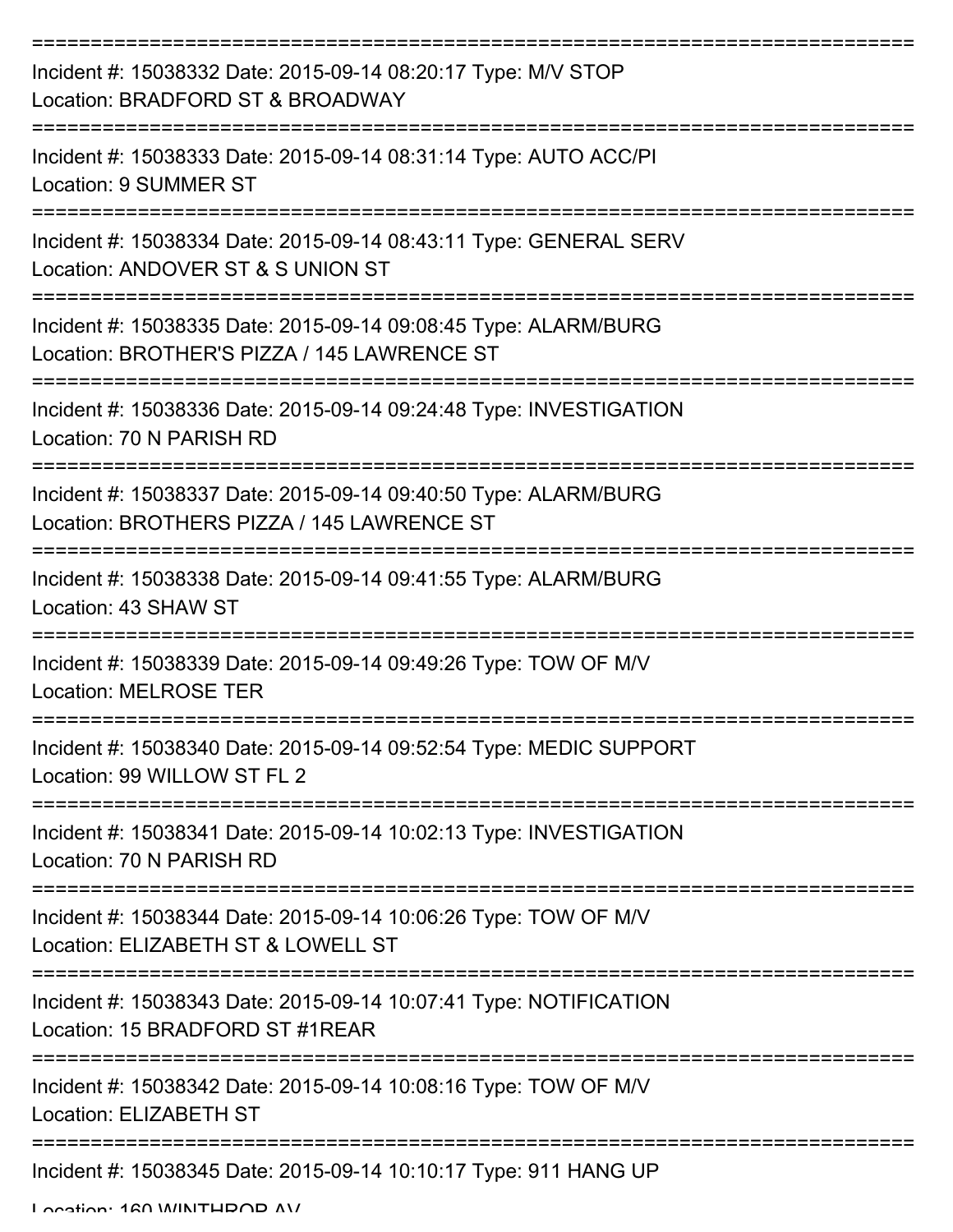| Incident #: 15038346 Date: 2015-09-14 10:10:39 Type: MEDIC SUPPORT<br>Location: 379 HAVERHILL ST                  |
|-------------------------------------------------------------------------------------------------------------------|
| Incident #: 15038347 Date: 2015-09-14 10:15:40 Type: 209A/SERVE<br>Location: 31 WEDGEWOOD RD                      |
| Incident #: 15038348 Date: 2015-09-14 10:18:14 Type: CK WELL BEING<br>Location: SHOWCASE CINEMA / 141 WINTHROP AV |
| Incident #: 15038349 Date: 2015-09-14 10:26:16 Type: TOW OF M/V<br>Location: HAVERHILL ST & RAILROAD ST           |
| Incident #: 15038350 Date: 2015-09-14 10:29:04 Type: 209A/SERVE<br>Location: 6 SYLVESTER ST                       |
| Incident #: 15038351 Date: 2015-09-14 10:36:47 Type: PARK & WALK<br>Location: BRADFORD ST & BROADWAY              |
| Incident #: 15038352 Date: 2015-09-14 10:43:41 Type: ASSSIT OTHER PD<br>Location: N PARISH RD & PHILLIPS ST       |
| Incident #: 15038353 Date: 2015-09-14 11:04:48 Type: 209A/SERVE<br>Location: 9 INMAN ST FL 1                      |
| Incident #: 15038354 Date: 2015-09-14 11:16:40 Type: TRESPASSING<br>Location: HAMPSHIRE ST & PARK ST              |
| Incident #: 15038355 Date: 2015-09-14 11:19:01 Type: TOW OF M/V<br>Location: 242 MT VERNON ST                     |
| Incident #: 15038356 Date: 2015-09-14 11:22:20 Type: INVESTIGATION<br>Location: 46 MORTON ST                      |
| Incident #: 15038357 Date: 2015-09-14 11:34:41 Type: M/V STOP<br>Location: S BROADWAY & SHATTUCK ST               |
| Incident #: 15038358 Date: 2015-09-14 11:35:51 Type: DOMESTIC/PROG<br>Location: 67 AVON ST FL 2ND                 |
| Incident #: 15038359 Date: 2015-09-14 11:37:39 Type: 209A/SERVE<br>Location: 310 ANDOVER ST                       |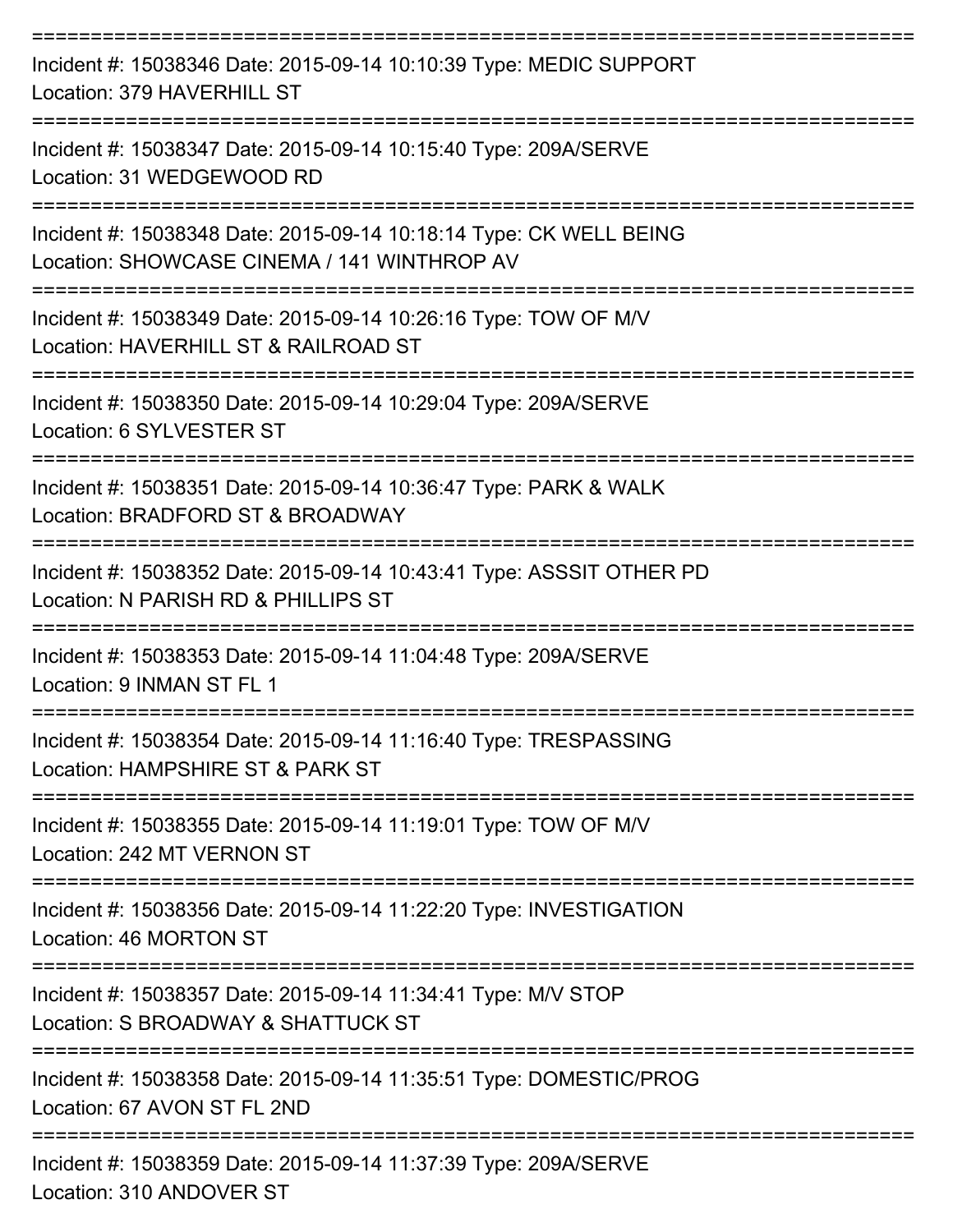| Incident #: 15038360 Date: 2015-09-14 11:41:01 Type: AUTO ACC/NO PI<br>Location: 90 LOWELL ST                                            |
|------------------------------------------------------------------------------------------------------------------------------------------|
| Incident #: 15038361 Date: 2015-09-14 11:53:06 Type: 209A/SERVE<br>Location: 72 FOSTER ST FL 2ND                                         |
| Incident #: 15038363 Date: 2015-09-14 11:53:27 Type: KEEP PEACE<br>Location: AUTO ZONE / 380 BROADWAY<br>:============================   |
| Incident #: 15038362 Date: 2015-09-14 11:54:05 Type: NOTIFICATION<br>Location: 375 HAVERHILL ST #1A                                      |
| Incident #: 15038364 Date: 2015-09-14 11:56:44 Type: MEDIC SUPPORT<br>Location: 77 HAWLEY ST                                             |
| Incident #: 15038365 Date: 2015-09-14 12:02:39 Type: ALARM/HOLD<br>Location: EXPRESS SHIPPING / 13 NEWBURY ST<br>;====================== |
| Incident #: 15038366 Date: 2015-09-14 12:05:36 Type: AUTO ACC/NO PI<br>Location: ANDOVER ST & FOSTER ST                                  |
| Incident #: 15038368 Date: 2015-09-14 12:08:43 Type: SUS PERS/MV<br>Location: 59 HOLLY ST                                                |
| Incident #: 15038367 Date: 2015-09-14 12:09:02 Type: DISTURBANCE<br>Location: 360 MERRIMACK ST                                           |
| Incident #: 15038369 Date: 2015-09-14 12:21:35 Type: A&B PAST<br>Location: FAMILY SAFETY PROJECT / 360 MERRIMACK ST FL 2ND               |
| Incident #: 15038370 Date: 2015-09-14 12:40:33 Type: SUS PERS/MV<br>Location: CENTRAL CATHOLIC HIGH SCHOOL / 300 HAMPSHIRE ST            |
| Incident #: 15038371 Date: 2015-09-14 12:43:50 Type: TOW OF M/V<br>Location: 288 LAWRENCE ST                                             |
| Incident #: 15038372 Date: 2015-09-14 12:44:04 Type: IDENTITY THEFT<br>Location: 38 CRESCENT ST                                          |
| Incident #: 15038373 Date: 2015-09-14 12:49:36 Type: ANIMAL COMPL<br>Location: 417 HIGH ST                                               |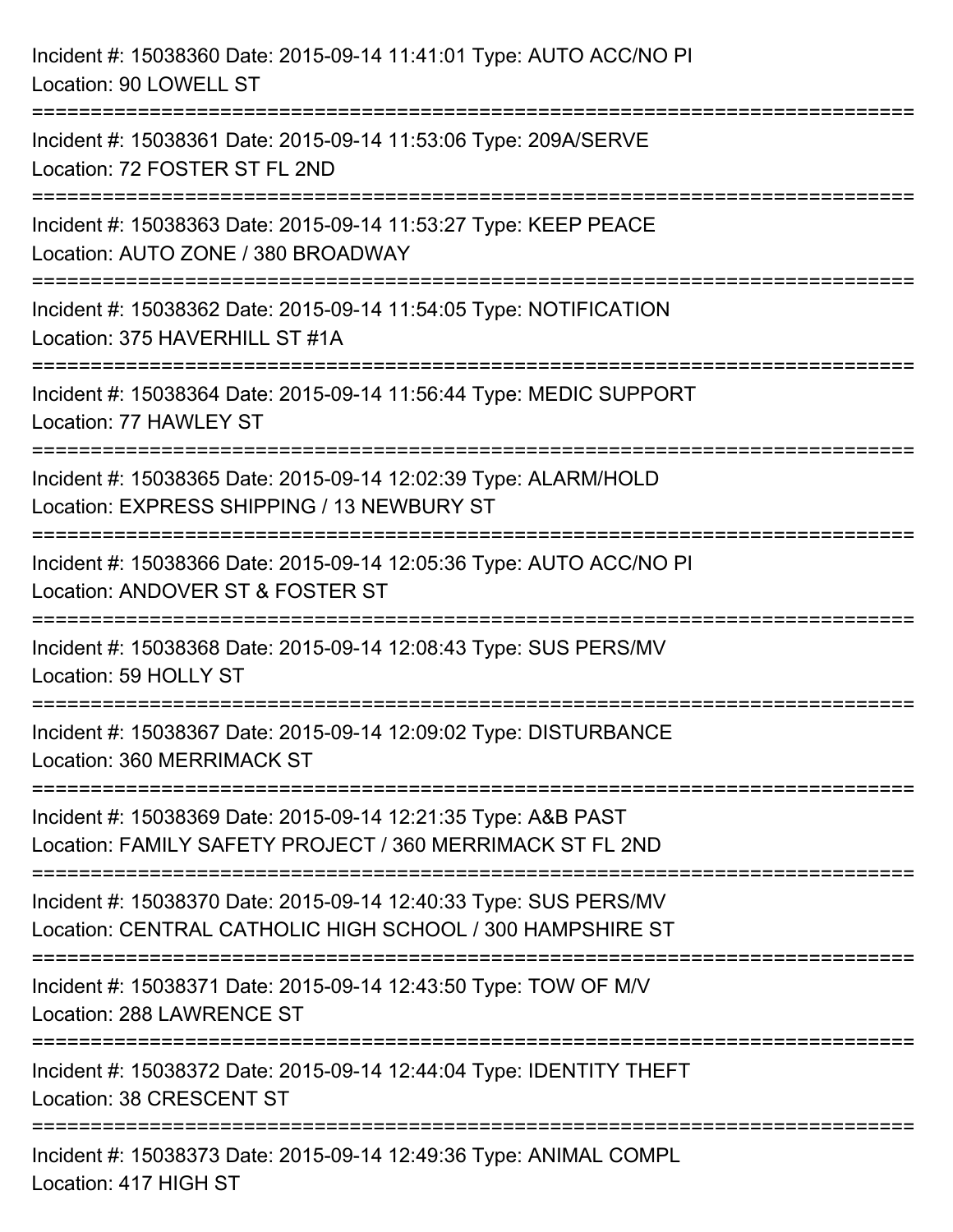| Incident #: 15038374 Date: 2015-09-14 12:50:30 Type: 209A/SERVE<br>Location: 9 INMAN ST #1 FL 1                           |
|---------------------------------------------------------------------------------------------------------------------------|
| Incident #: 15038375 Date: 2015-09-14 13:00:25 Type: DISTURBANCE<br>Location: 1 GENERAL ST                                |
| Incident #: 15038376 Date: 2015-09-14 13:03:13 Type: GENERAL SERV<br><b>Location: RIVER POINTE WY</b>                     |
| Incident #: 15038377 Date: 2015-09-14 13:15:16 Type: SUS PERS/MV<br>Location: 106 EVERETT ST                              |
| Incident #: 15038378 Date: 2015-09-14 13:22:13 Type: TOW OF M/V<br>Location: APPLETON ST & METHUEN ST<br>================ |
| Incident #: 15038379 Date: 2015-09-14 13:24:44 Type: LOST PROPERTY<br>Location: 90 LOWELL ST                              |
| Incident #: 15038380 Date: 2015-09-14 13:37:53 Type: SUS PERS/MV<br>Location: 347 BROADWAY                                |
| Incident #: 15038381 Date: 2015-09-14 13:41:37 Type: RECOV/STOL/MV<br>Location: CENTRE ST & WALNUT ST                     |
| Incident #: 15038382 Date: 2015-09-14 13:53:31 Type: NOISE ORD<br>Location: 83 OREGON AV                                  |
| Incident #: 15038383 Date: 2015-09-14 14:07:24 Type: AUTO ACC/NO PI<br>Location: ANDOVER ST & S UNION ST                  |
| Incident #: 15038384 Date: 2015-09-14 14:16:19 Type: CK WELL BEING<br>Location: 79 SHAWSHEEN RD                           |
| Incident #: 15038385 Date: 2015-09-14 14:19:24 Type: LOST PROPERTY<br>Location: 70 N PARISH RD                            |
| Incident #: 15038386 Date: 2015-09-14 14:21:02 Type: CK WELL BEING<br>Location: 61 BUNKERHILL ST                          |
| Incident #: 15038387 Date: 2015-09-14 14:22:14 Type: MEDIC SUPPORT<br>Location: 87 DORCHESTER ST FL 1ST                   |

===========================================================================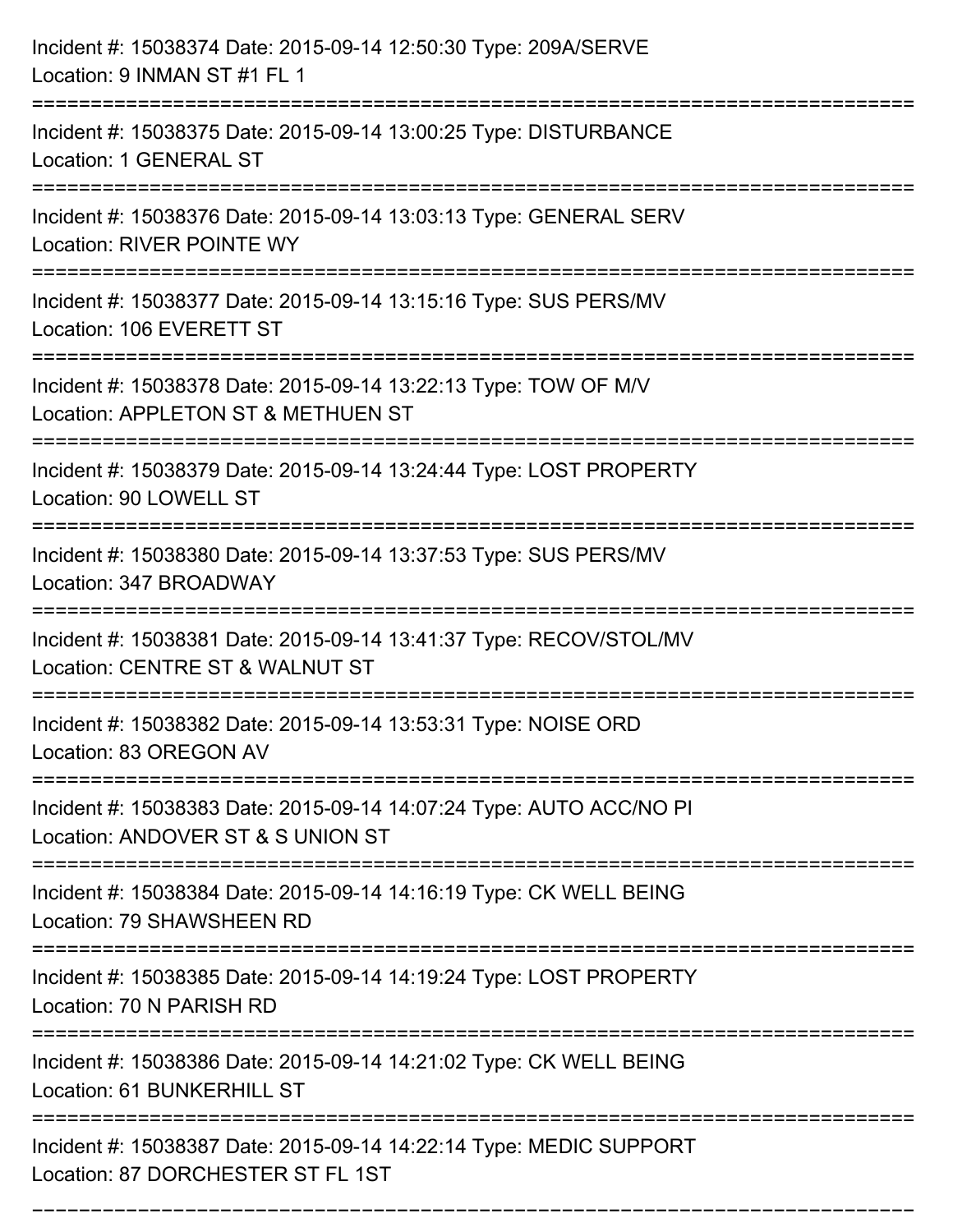| Incident #: 15038389 Date: 2015-09-14 14:28:28 Type: 911 HANG UP<br>Location: 231 LOWELL ST<br>Incident #: 15038390 Date: 2015-09-14 14:32:24 Type: INVEST CONT<br>Location: 70 N PARISH RD<br>Incident #: 15038391 Date: 2015-09-14 14:33:57 Type: MEDIC SUPPORT<br>Location: 55 COMMON ST<br>Incident #: 15038392 Date: 2015-09-14 14:35:56 Type: NOTIFICATION<br>Location: 235 BROADWAY #22<br>--------------------<br>Incident #: 15038393 Date: 2015-09-14 14:44:13 Type: B&E/ATTEMPY<br>Location: 3 CRESTWOOD CIR<br>Incident #: 15038394 Date: 2015-09-14 14:52:42 Type: AUTO ACC/NO PI<br>Location: 243 WATER ST<br>Incident #: 15038395 Date: 2015-09-14 14:56:24 Type: MEDIC SUPPORT<br>Location: 103 BOWDOIN ST<br>Incident #: 15038396 Date: 2015-09-14 15:06:02 Type: TOW OF M/V<br>Location: 42 ANDOVER ST<br>Incident #: 15038397 Date: 2015-09-14 15:14:53 Type: DISTURBANCE<br>Location: 4 KENT ST<br>Incident #: 15038398 Date: 2015-09-14 15:15:10 Type: DISTURBANCE<br>Location: 4 KENT ST<br>Incident #: 15038399 Date: 2015-09-14 15:27:35 Type: CK WELL BEING<br>Location: 95 FARNHAM ST<br>Incident #: 15038400 Date: 2015-09-14 15:42:20 Type: WARRANT SERVE<br>Location: 6 SYLVESTER ST<br>Incident #: 15038401 Date: 2015-09-14 15:45:35 Type: GENERAL SERV<br>Location: BUS STATION / 290 COMMON ST | Incident #: 15038388 Date: 2015-09-14 14:28:04 Type: TOW OF M/V<br>Location: HAMPSHIRE ST & METHUEN ST<br>--------------------------- |
|---------------------------------------------------------------------------------------------------------------------------------------------------------------------------------------------------------------------------------------------------------------------------------------------------------------------------------------------------------------------------------------------------------------------------------------------------------------------------------------------------------------------------------------------------------------------------------------------------------------------------------------------------------------------------------------------------------------------------------------------------------------------------------------------------------------------------------------------------------------------------------------------------------------------------------------------------------------------------------------------------------------------------------------------------------------------------------------------------------------------------------------------------------------------------------------------------------------------------------------------------------------------------------------------------------------------------------|---------------------------------------------------------------------------------------------------------------------------------------|
|                                                                                                                                                                                                                                                                                                                                                                                                                                                                                                                                                                                                                                                                                                                                                                                                                                                                                                                                                                                                                                                                                                                                                                                                                                                                                                                                 |                                                                                                                                       |
|                                                                                                                                                                                                                                                                                                                                                                                                                                                                                                                                                                                                                                                                                                                                                                                                                                                                                                                                                                                                                                                                                                                                                                                                                                                                                                                                 |                                                                                                                                       |
|                                                                                                                                                                                                                                                                                                                                                                                                                                                                                                                                                                                                                                                                                                                                                                                                                                                                                                                                                                                                                                                                                                                                                                                                                                                                                                                                 |                                                                                                                                       |
|                                                                                                                                                                                                                                                                                                                                                                                                                                                                                                                                                                                                                                                                                                                                                                                                                                                                                                                                                                                                                                                                                                                                                                                                                                                                                                                                 |                                                                                                                                       |
|                                                                                                                                                                                                                                                                                                                                                                                                                                                                                                                                                                                                                                                                                                                                                                                                                                                                                                                                                                                                                                                                                                                                                                                                                                                                                                                                 |                                                                                                                                       |
|                                                                                                                                                                                                                                                                                                                                                                                                                                                                                                                                                                                                                                                                                                                                                                                                                                                                                                                                                                                                                                                                                                                                                                                                                                                                                                                                 |                                                                                                                                       |
|                                                                                                                                                                                                                                                                                                                                                                                                                                                                                                                                                                                                                                                                                                                                                                                                                                                                                                                                                                                                                                                                                                                                                                                                                                                                                                                                 |                                                                                                                                       |
|                                                                                                                                                                                                                                                                                                                                                                                                                                                                                                                                                                                                                                                                                                                                                                                                                                                                                                                                                                                                                                                                                                                                                                                                                                                                                                                                 |                                                                                                                                       |
|                                                                                                                                                                                                                                                                                                                                                                                                                                                                                                                                                                                                                                                                                                                                                                                                                                                                                                                                                                                                                                                                                                                                                                                                                                                                                                                                 |                                                                                                                                       |
|                                                                                                                                                                                                                                                                                                                                                                                                                                                                                                                                                                                                                                                                                                                                                                                                                                                                                                                                                                                                                                                                                                                                                                                                                                                                                                                                 |                                                                                                                                       |
|                                                                                                                                                                                                                                                                                                                                                                                                                                                                                                                                                                                                                                                                                                                                                                                                                                                                                                                                                                                                                                                                                                                                                                                                                                                                                                                                 |                                                                                                                                       |
|                                                                                                                                                                                                                                                                                                                                                                                                                                                                                                                                                                                                                                                                                                                                                                                                                                                                                                                                                                                                                                                                                                                                                                                                                                                                                                                                 |                                                                                                                                       |
|                                                                                                                                                                                                                                                                                                                                                                                                                                                                                                                                                                                                                                                                                                                                                                                                                                                                                                                                                                                                                                                                                                                                                                                                                                                                                                                                 |                                                                                                                                       |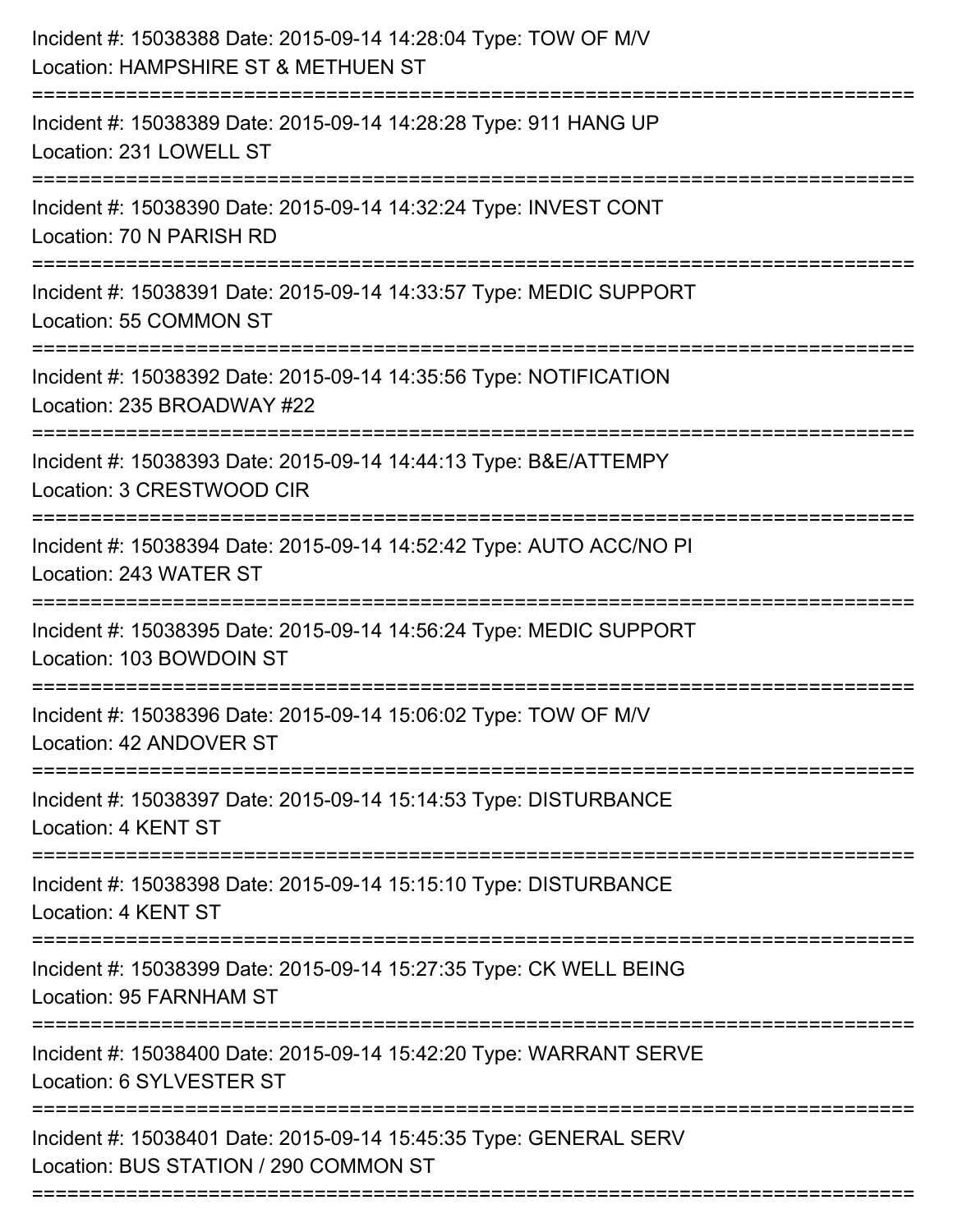Location: 6 WOOD LN

| Incident #: 15038402 Date: 2015-09-14 16:01:30 Type: MAN DOWN<br>Location: 14 HIGHLAWN AV                                 |
|---------------------------------------------------------------------------------------------------------------------------|
| Incident #: 15038404 Date: 2015-09-14 16:09:14 Type: HIT & RUN M/V<br>Location: CARVER ST & MERRIMACK ST                  |
| Incident #: 15038405 Date: 2015-09-14 16:11:48 Type: E911 HANGUP<br>Location: 216 PHILLIPS ST                             |
| Incident #: 15038406 Date: 2015-09-14 16:18:42 Type: SUS PERS/MV<br>Location: 109 SHAWSHEEN RD                            |
| Incident #: 15038407 Date: 2015-09-14 16:27:39 Type: CK WELL BEING<br>Location: 48 COOLIDGE ST<br>:============           |
| Incident #: 15038408 Date: 2015-09-14 16:31:56 Type: DRUG VIO<br>Location: BENNINGTON ST & ERVING AV<br>----------------  |
| Incident #: 15038409 Date: 2015-09-14 16:33:49 Type: KEEP PEACE<br>Location: 48 SARATOGA ST                               |
| Incident #: 15038410 Date: 2015-09-14 16:39:54 Type: ALARM/BURG<br>Location: M-B DISTRIBUTOR, INCORPORATED / 1 GROCERY WY |
| Incident #: 15038411 Date: 2015-09-14 17:02:10 Type: STOLEN PROP<br>Location: 79 MARGIN ST                                |
| Incident #: 15038412 Date: 2015-09-14 17:13:17 Type: SUS PERS/MV<br>Location: 264 E HAVERHILL ST                          |
| Incident #: 15038413 Date: 2015-09-14 17:14:47 Type: 209A/SERVE<br>Location: 186 E HAVERHILL ST                           |
| Incident #: 15038414 Date: 2015-09-14 17:30:02 Type: M/V STOP<br>Location: 211 MERRIMACK ST                               |
| Incident #: 15038415 Date: 2015-09-14 17:33:51 Type: M/V STOP<br>Location: HAMPSHIRE ST & HAVERHILL ST                    |
|                                                                                                                           |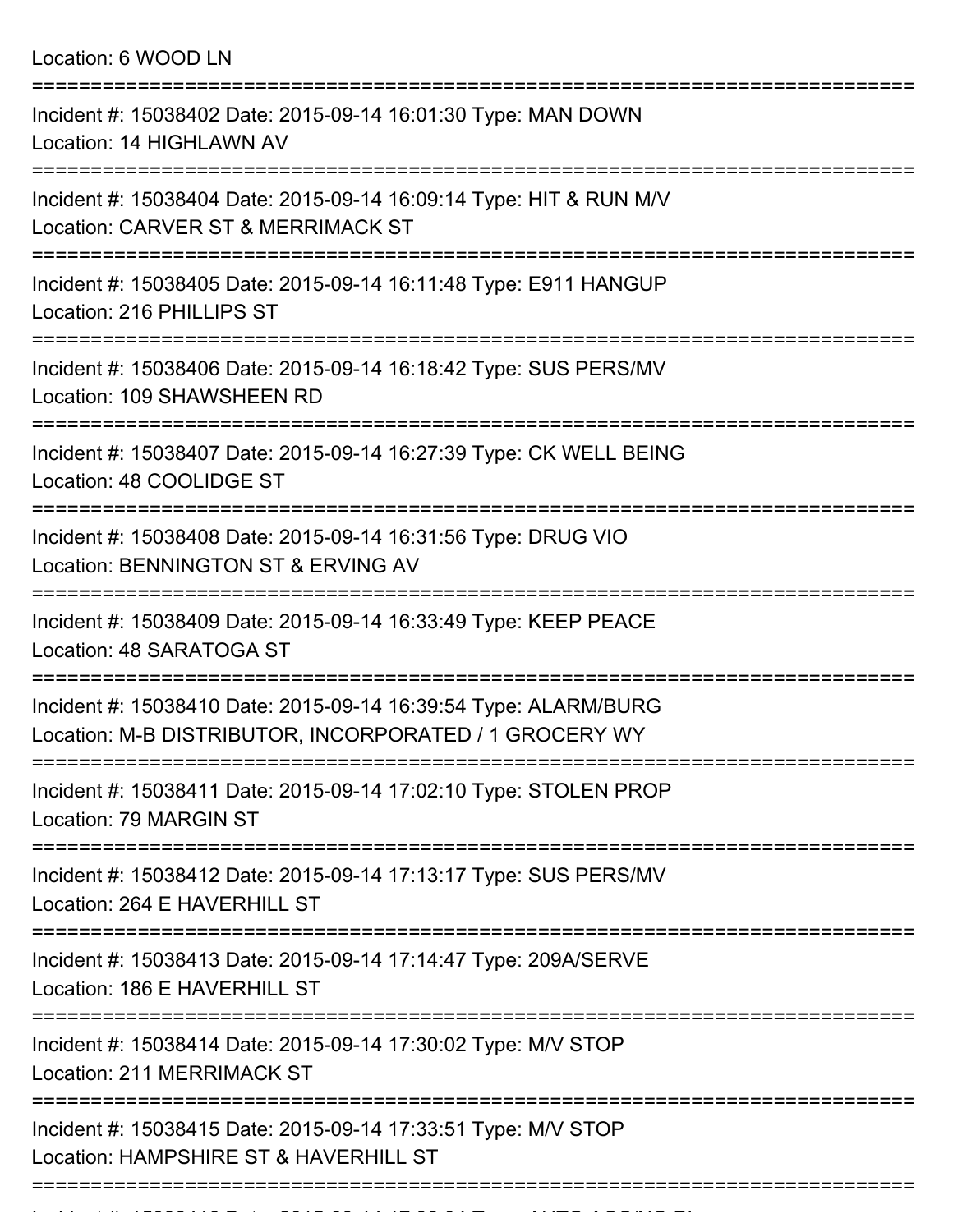| Location: HAMPSHIRE ST & HAVERHILL ST                                                                                                |
|--------------------------------------------------------------------------------------------------------------------------------------|
| Incident #: 15038417 Date: 2015-09-14 17:45:27 Type: DISTURBANCE<br>Location: 129 WATER ST FL 2                                      |
| Incident #: 15038418 Date: 2015-09-14 17:52:47 Type: AUTO ACC/NO PI<br>Location: GENERAL ST & PROSPECT ST                            |
| Incident #: 15038421 Date: 2015-09-14 17:53:23 Type: SPECIAL CHECK<br>Location: 61 BRADFORD ST<br>:================================= |
| Incident #: 15038419 Date: 2015-09-14 17:54:11 Type: WOMAN DOWN<br>Location: 20 ROCKWOOD LN                                          |
| Incident #: 15038420 Date: 2015-09-14 17:54:13 Type: M/V STOP<br>Location: BROADWAY & LOWELL ST                                      |
| Incident #: 15038422 Date: 2015-09-14 18:04:44 Type: M/V STOP<br>Location: LEBANON ST & WHITE ST                                     |
| Incident #: 15038423 Date: 2015-09-14 18:05:36 Type: MEDIC SUPPORT<br>Location: DUNKIN DONUTS / 104 MARSTON ST                       |
| Incident #: 15038424 Date: 2015-09-14 18:18:31 Type: DISTURBANCE<br>Location: 350 HAVERHILL ST                                       |
| Incident #: 15038425 Date: 2015-09-14 18:36:18 Type: KEEP PEACE<br>Location: 115A MARGIN ST                                          |
| Incident #: 15038427 Date: 2015-09-14 18:42:22 Type: THREATS<br>Location: 163 PARK ST                                                |
| Incident #: 15038426 Date: 2015-09-14 18:44:28 Type: M/V STOP<br>Location: 616 ESSEX ST                                              |
| Incident #: 15038428 Date: 2015-09-14 18:52:19 Type: NEIGHBOR PROB<br>Location: 189 PROSPECT ST                                      |
| Incident #: 15038430 Date: 2015-09-14 19:01:55 Type: IDENTITY THEFT<br>Location: 7 LOWELL TER                                        |
|                                                                                                                                      |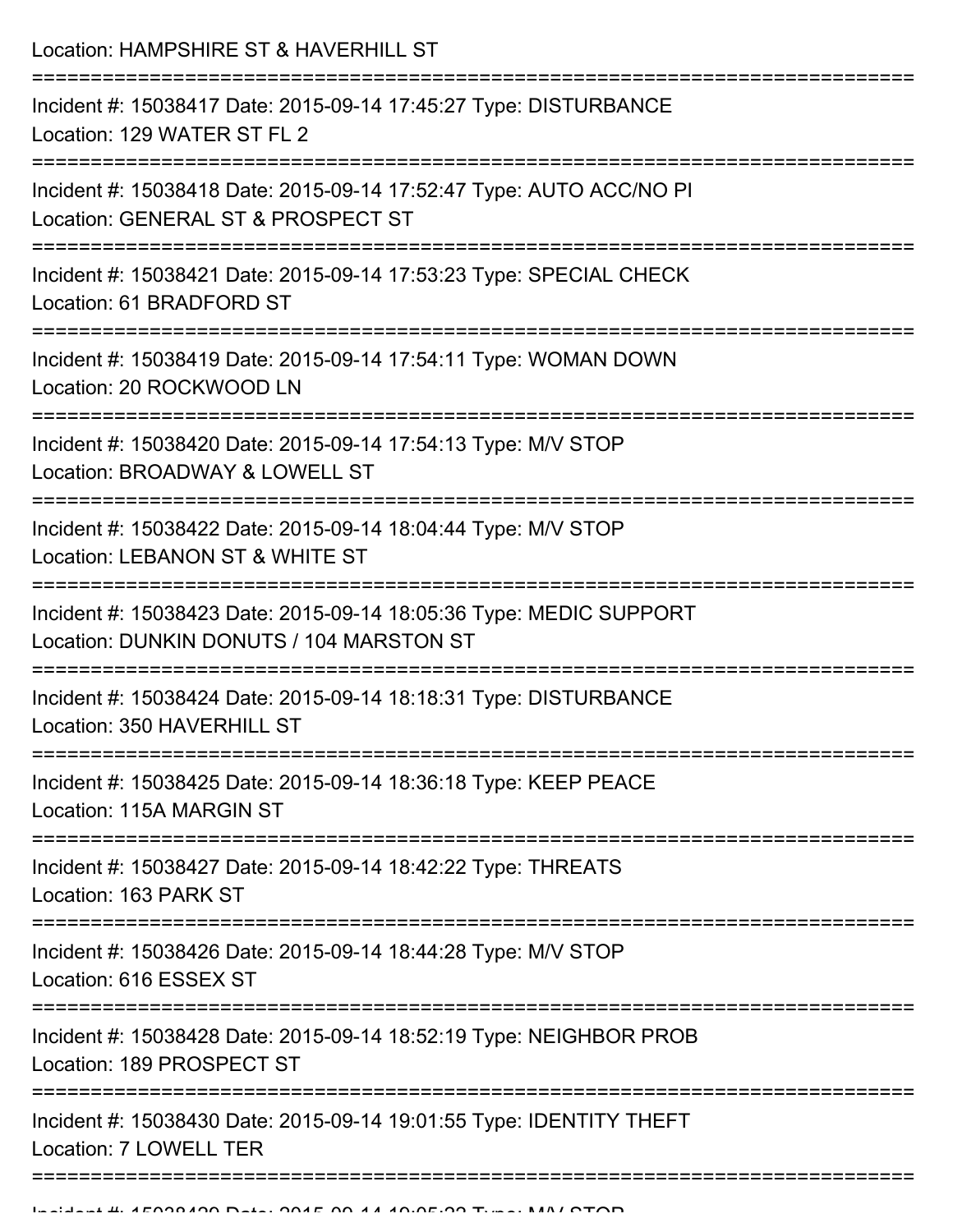| Location: BRADFORD ST & HAMPSHIRE ST                                                                                                                                      |
|---------------------------------------------------------------------------------------------------------------------------------------------------------------------------|
| Incident #: 15038431 Date: 2015-09-14 19:11:26 Type: KEEP PEACE<br>Location: 351 ESSEX ST<br>:============================                                                |
| Incident #: 15038432 Date: 2015-09-14 19:20:05 Type: M/V STOP<br>Location: ESSEX ST & FRANKLIN ST                                                                         |
| Incident #: 15038433 Date: 2015-09-14 19:23:04 Type: M/V STOP<br>Location: HAVERHILL ST & WHITE ST<br>:=============================                                      |
| Incident #: 15038434 Date: 2015-09-14 19:29:12 Type: M/V STOP<br>Location: EXCHANGE ST & PARK ST                                                                          |
| Incident #: 15038435 Date: 2015-09-14 19:34:36 Type: M/V STOP<br><b>Location: MNCHSTR ST PARK</b>                                                                         |
| Incident #: 15038436 Date: 2015-09-14 19:41:23 Type: DRUG OVERDOSE<br>Location: POLLO TIPICO / 190 LAWRENCE ST                                                            |
| :====================<br>Incident #: 15038438 Date: 2015-09-14 19:47:51 Type: KEEP PEACE<br>Location: 355 HAVERHILL ST                                                    |
| ===================================<br>-------------------------------<br>Incident #: 15038437 Date: 2015-09-14 19:48:22 Type: MISSING PERS<br>Location: 280 MERRIMACK ST |
| :==================================<br>Incident #: 15038439 Date: 2015-09-14 19:53:45 Type: M/V STOP<br><b>Location: LANCER WAY</b>                                       |
| Incident #: 15038440 Date: 2015-09-14 19:55:24 Type: M/V STOP<br>Location: 419 HAMPSHIRE ST                                                                               |
| Incident #: 15038441 Date: 2015-09-14 20:08:17 Type: M/V STOP<br>Location: 813 ESSEX ST                                                                                   |
| Incident #: 15038442 Date: 2015-09-14 20:08:39 Type: SUS PERS/MV<br>Location: CANAL ST & FRANKLIN ST                                                                      |
| Incident #: 15038443 Date: 2015-09-14 20:09:04 Type: LOUD NOISE<br>Location: BAILEY ST & PHILLIPS ST                                                                      |
| Incident #: 15038444 Date: 2015-09-14 20:11:27 Type: DOMESTIC/PROG                                                                                                        |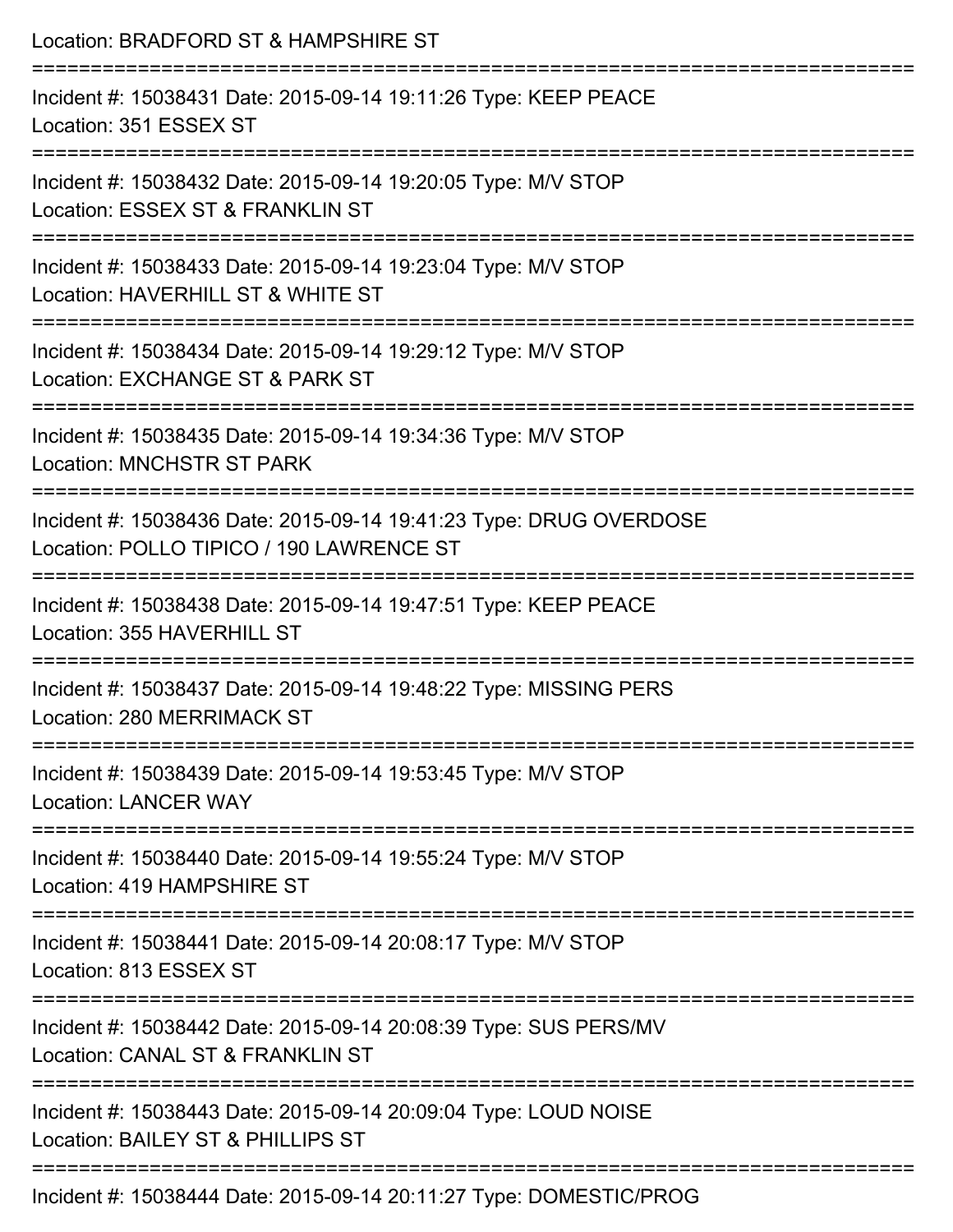| Incident #: 15038445 Date: 2015-09-14 20:21:12 Type: M/V STOP<br>Location: 242 HAMPSHIRE ST                     |
|-----------------------------------------------------------------------------------------------------------------|
| Incident #: 15038446 Date: 2015-09-14 20:25:13 Type: M/V STOP<br>Location: BROADWAY & LOWELL ST                 |
| Incident #: 15038447 Date: 2015-09-14 20:26:00 Type: M/V STOP<br>Location: BROADWAY & LOWELL ST                 |
| Incident #: 15038448 Date: 2015-09-14 20:26:45 Type: M/V STOP<br>Location: BROADWAY & LOWELL ST                 |
| Incident #: 15038449 Date: 2015-09-14 20:27:24 Type: M/V STOP<br>Location: BROADWAY & LOWELL ST                 |
| Incident #: 15038450 Date: 2015-09-14 20:28:33 Type: M/V STOP<br>Location: BROADWAY & LOWELL ST                 |
| Incident #: 15038451 Date: 2015-09-14 20:29:05 Type: M/V STOP<br>Location: BROADWAY & LOWELL ST                 |
| Incident #: 15038452 Date: 2015-09-14 20:29:40 Type: M/V STOP<br>Location: BROADWAY & LOWELL ST                 |
| Incident #: 15038453 Date: 2015-09-14 20:30:08 Type: M/V STOP<br>Location: BROADWAY & LOWELL ST                 |
| Incident #: 15038454 Date: 2015-09-14 20:30:45 Type: M/V STOP<br>Location: BROADWAY & LOWELL ST                 |
| Incident #: 15038455 Date: 2015-09-14 20:31:19 Type: M/V STOP<br>Location: BROADWAY & LOWELL ST                 |
| Incident #: 15038456 Date: 2015-09-14 20:31:55 Type: M/V STOP<br>Location: BROADWAY & LOWELL ST                 |
| Incident #: 15038457 Date: 2015-09-14 20:52:47 Type: ALARMS<br>Location: FRIENDLYS RESTAURANT / 227 WINTHROP AV |
| Incident #: 15038458 Date: 2015-09-14 21:05:28 Type: ALARMS                                                     |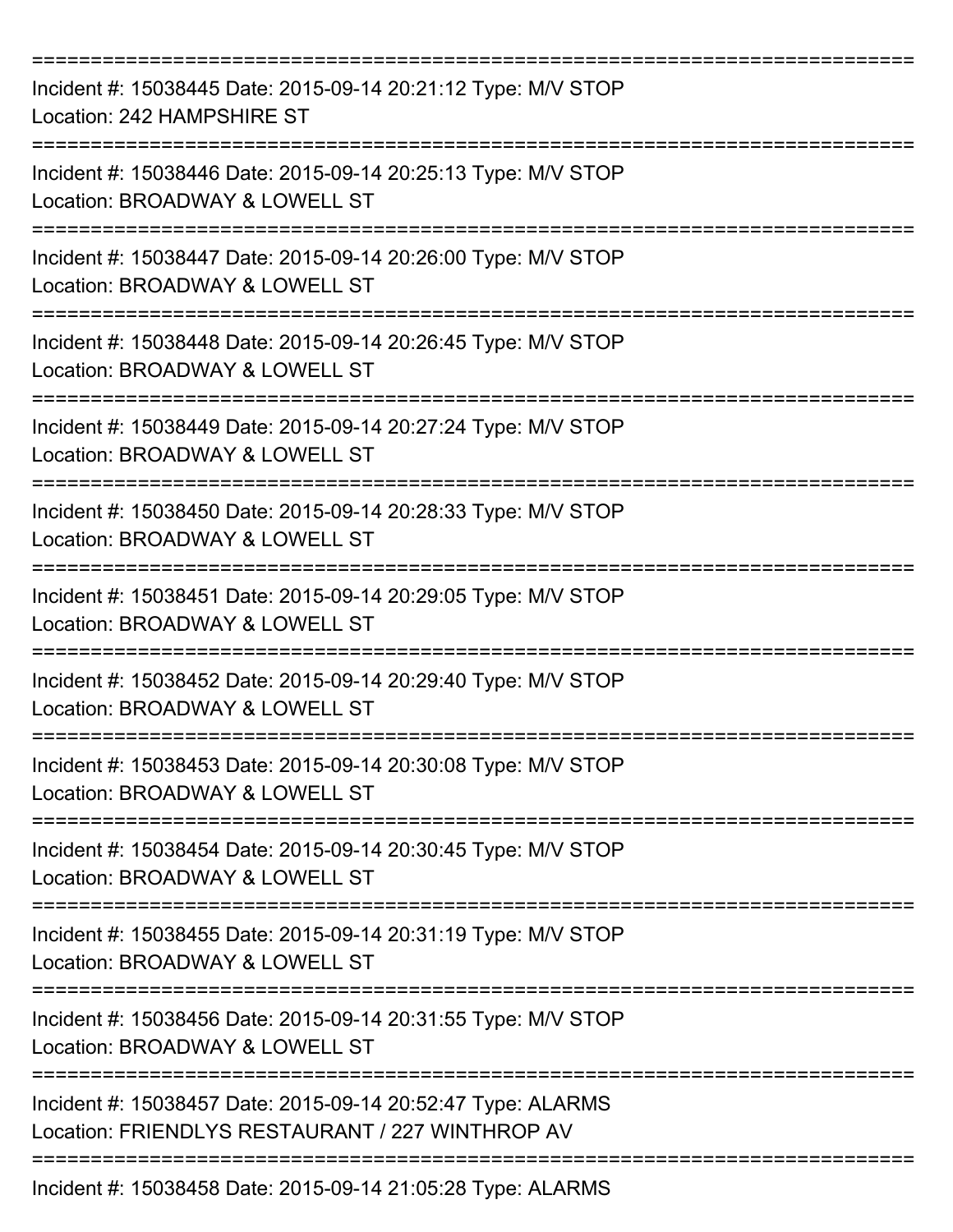| Incident #: 15038460 Date: 2015-09-14 21:14:51 Type: STOL/MV/PAS<br>Location: MAKARENA RESTAURANT / 150 COMMON ST                                             |
|---------------------------------------------------------------------------------------------------------------------------------------------------------------|
| Incident #: 15038459 Date: 2015-09-14 21:15:25 Type: MEDIC SUPPORT<br>Location: 211 MERRIMACK ST                                                              |
| Incident #: 15038461 Date: 2015-09-14 21:17:39 Type: M/V STOP<br>Location: ALLSTON ST & HIGH ST                                                               |
| Incident #: 15038462 Date: 2015-09-14 21:39:38 Type: LARCENY/PROG<br>Location: 239 ANDOVER ST                                                                 |
| Incident #: 15038463 Date: 2015-09-14 21:40:42 Type: ALARMS<br>Location: COMMUNITY DAY CHARTER SCHOOL / 73 PROSPECT ST<br>=================================== |
| Incident #: 15038464 Date: 2015-09-14 21:43:16 Type: INVESTIGATION<br>Location: 90 LOWELL ST                                                                  |
| Incident #: 15038465 Date: 2015-09-14 21:51:40 Type: B&E/DWELL/AT<br>Location: 16 DAVIS ST                                                                    |
| Incident #: 15038466 Date: 2015-09-14 21:55:53 Type: FIGHT<br>Location: 23 MT VERNON                                                                          |
| Incident #: 15038467 Date: 2015-09-14 22:07:11 Type: M/V STOP<br>Location: 251 S BROADWAY                                                                     |
| Incident #: 15038468 Date: 2015-09-14 22:18:58 Type: M/V STOP<br>Location: BROADWAY & FLORENCE ST                                                             |
| Incident #: 15038469 Date: 2015-09-14 22:23:52 Type: M/V STOP<br>Location: E HAVERHILL ST & PROSPECT ST                                                       |
| Incident #: 15038470 Date: 2015-09-14 22:25:31 Type: M/V STOP<br>Location: CANAL ST & HAMPSHIRE ST                                                            |
| Incident #: 15038471 Date: 2015-09-14 22:32:45 Type: ALARMS<br>Location: 262 LAWRENCE ST                                                                      |
| Incident #: 15038472 Date: 2015-09-14 22:33:41 Type: M/V STOP                                                                                                 |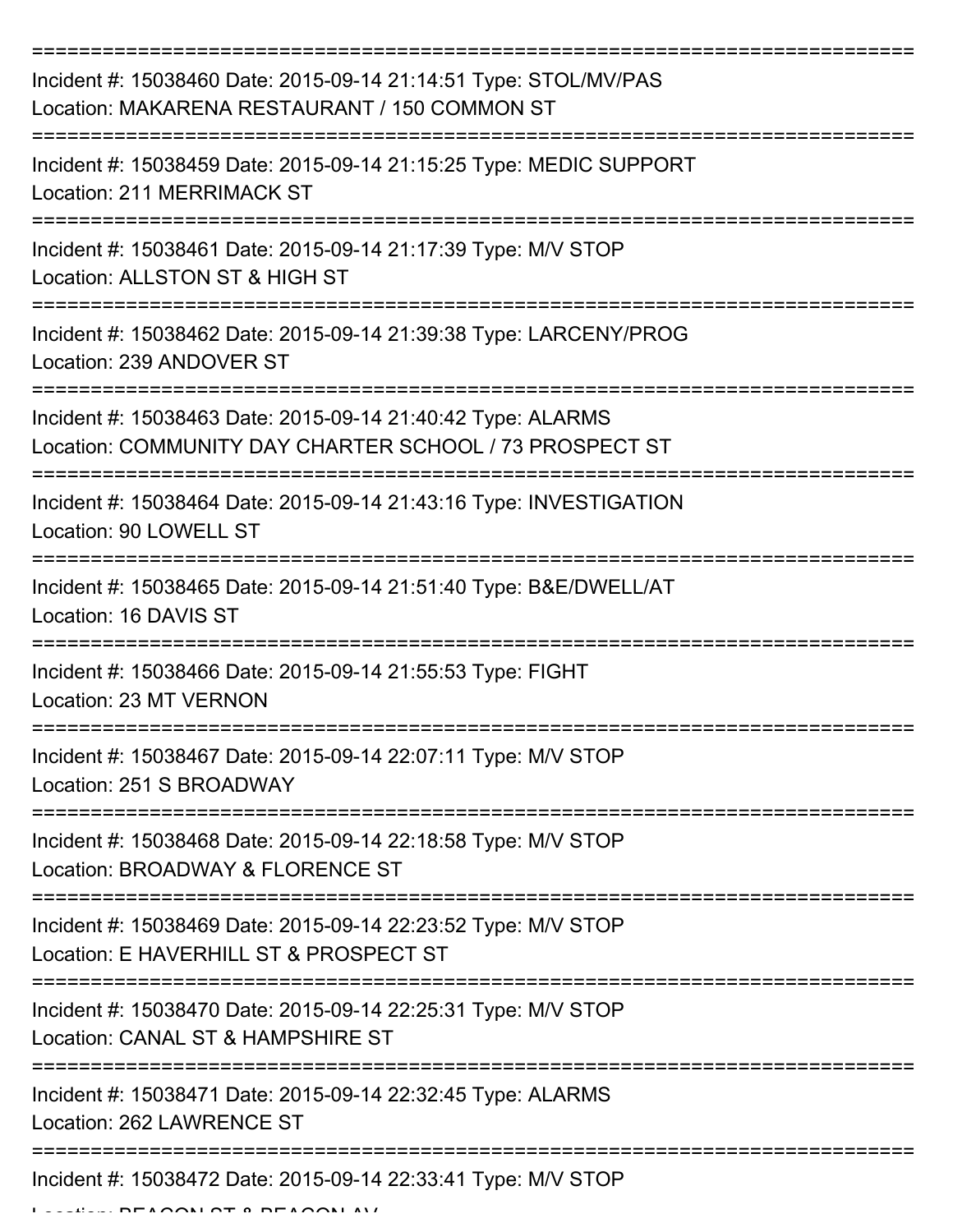| Incident #: 15038473 Date: 2015-09-14 22:40:39 Type: M/V STOP<br>Location: AMES ST & PROVIDENCE ST               |
|------------------------------------------------------------------------------------------------------------------|
| Incident #: 15038474 Date: 2015-09-14 22:47:18 Type: MV/BLOCKING<br>Location: 15 GROTON ST                       |
| Incident #: 15038475 Date: 2015-09-14 22:48:11 Type: M/V STOP<br>Location: 0 BROADWAY                            |
| Incident #: 15038476 Date: 2015-09-14 22:52:27 Type: FIRE/MV<br>Location: E HAVERHILL ST & PROSPECT ST           |
| Incident #: 15038477 Date: 2015-09-14 22:54:47 Type: M/V STOP<br><b>Location: BARKER RD</b>                      |
| Incident #: 15038478 Date: 2015-09-14 23:03:13 Type: M/V STOP<br>Location: HAVERHILL ST & ROYAL ST               |
| Incident #: 15038479 Date: 2015-09-14 23:09:04 Type: M/V STOP<br>Location: BROADWAY & HAVERHILL ST               |
| Incident #: 15038480 Date: 2015-09-14 23:09:55 Type: SUS PERS/MV<br>Location: SAL'S RESTURANT / 354 MERRIMACK ST |
| Incident #: 15038481 Date: 2015-09-14 23:13:43 Type: M/V STOP<br>Location: ORCHARD ST & UNION ST                 |
| Incident #: 15038482 Date: 2015-09-14 23:16:25 Type: ALARMS<br>Location: DUNKIN DONUTS / 226 WINTHROP AV         |
| Incident #: 15038483 Date: 2015-09-14 23:21:59 Type: GANG<br>Location: 305 PROSPECT ST                           |
| Incident #: 15038484 Date: 2015-09-14 23:31:06 Type: INVEST CONT<br>Location: 16 DAVIS ST                        |
| Incident #: 15038485 Date: 2015-09-14 23:47:01 Type: M/V STOP<br>Location: ALDEN CT & WEST ST                    |
| Incident #: 15038486 Date: 2015-09-14 23:58:24 Type: DOMESTIC/PROG                                               |

Location: 252 S BROADWAY #3